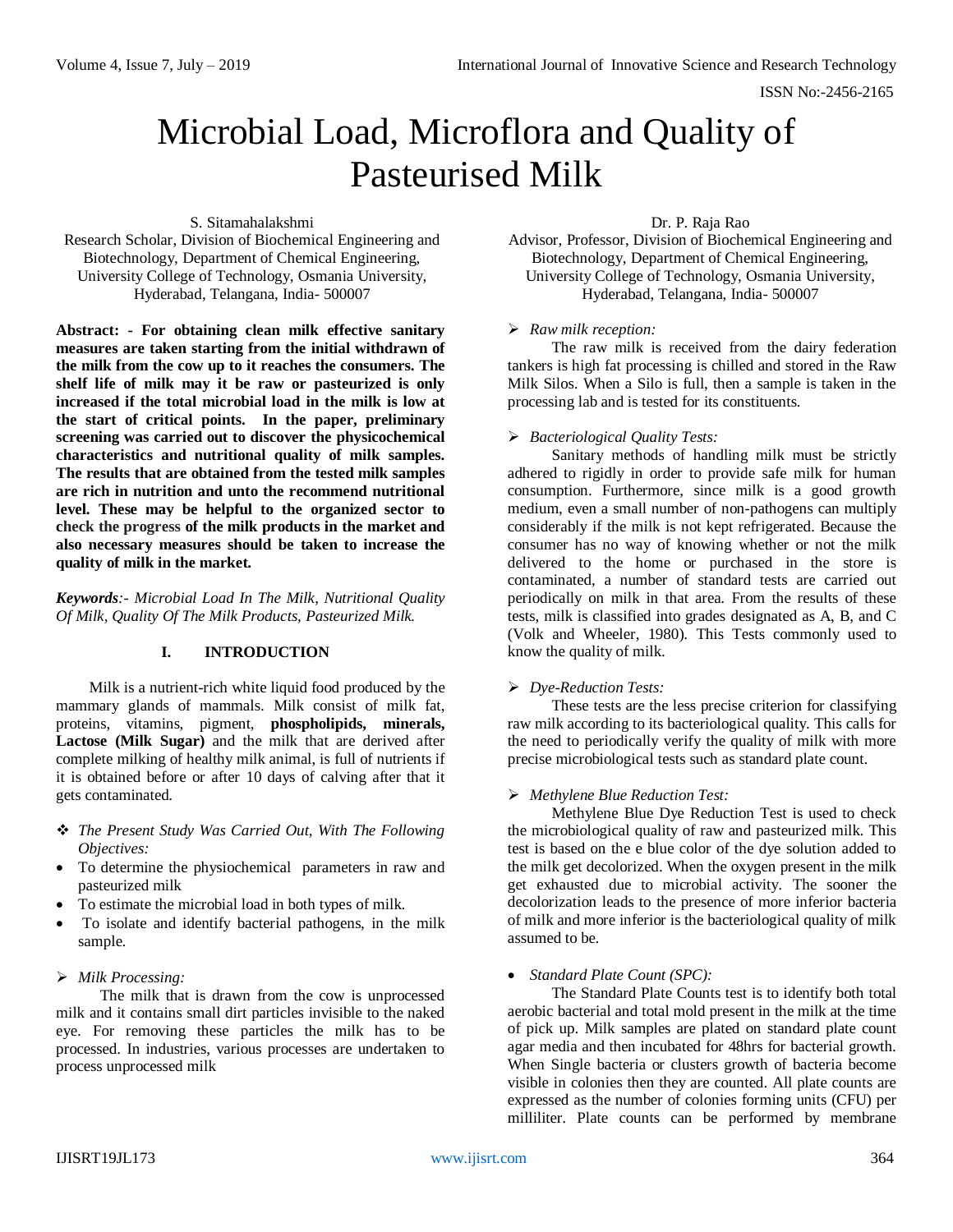filtration, pour plates, or spread plate methods. In this project spread, the plate method is used and the test is appropriate for all nonsterile products and provides a standardized means of determining the microbial content of the milk sample.

## *Coliform Bacteria in Raw Milk:*

Coliforms are rod-shaped Gram-negative bacteria commonly found in the environment, including soil, surface water, vegetation and the intestinal tracts of warm-blooded animals and human. They can ferment lactose with the production of acid and gas when incubated at 35-37°C. The coliform bacteria are a collection of strains in the Enterobacteriaceae family. E. coli, Enterobacter spp., Klebsiella spp., and Citrobacter spp. are the most common coliforms.

## *Somatic Cell Counts (SCC):*

The Somatic Cell Count is the main indicator of milk quality. If the somatic cell count increased in the milk that milk is not sold for human consumption. The USA the limit is 750.000 cells/ml. The majority of somatic cells in milk are leukocytes. Other factors can also influence somatic cell count in milk by altered milk composition after calving when cell concentration increases.

## *Titrable Acidity Test:*

In order to determine the sourness of milk, we use titration using sodium hydroxide (NaOH) and the degree of sourness is given by Soxhlet-Henkel Degree (SH0). Generally, the sourness of normal milk is 6 to 7 SH0. If the milk sourness is 4 to 5 SH0, it indicates that either the milk is adulterated or there is mastitis.

## *Phosphatase Test:*

The phosphatase test is the most important public health measure for controlling the efficiency of pasteurization, hence the safety of milk. Phosphatase is an enzyme, which is normally present in raw milk. When milk is pasteurized by any of the recognized processes, the enzyme is completely inactivated. Therefore, a positive phosphatase test will indicate that the milk is not properly pasteurized. It may mean any one of the following:

 The pasteurization temperature-time combination was not strictly observed or

 The pasteurization equipment was not functioning properly or

 Pasteurized milk has been contaminated by raw milk. This is important because improperly pasteurized milk still could transmit tuberculosis, brucellosis, and Q fever.

## *Organoleptic Tests:*

Microorganisms cause various undesirable and detectable organoleptic and physical changes in raw milk. Generally, when actively growing types of an organism capable of causing changes in flavor and physical appearance reach population levels of 5-20 million per ml organoleptic and physical changes are evident or imminent.

## *Clot on the Boiling Test:*

It is a qualitative method for determining the acidity in milk ad used to determine whether milk is suitable for processing, as it indicates whether the milk is likely to coagulate during processing the milk will be clotted if acidity is 0.25% and more

## *Catalase Test:*

This measures the activity of the enzyme catalase. The catalase content of milk primarily depends upon the number of cells in milk. Hence the increased activity of this enzyme indicates mastitis.

## *Test:*

The normal freezing reading of milk is between -0.50 and -0.61°C. The soluble constituents, lactose, and ash determine the freezing reading of milk and are responsible for its being lower than that of water. This fact makes it possible to determine whether or not milk has been watered. It had been shown that with the addition of 1% of water to milk, the freezing point is raised approximately by 0.0055˚C.

## *Mycobacterium bovis:*

Mycobacterium bovis causes tuberculosis in both human and domestic animals. Mycobacterium tuberculosis group bacteria are 1.0 - 4.0 µm long by 0.2 - 0.3 µm wide in tissues

*M. bovis* is *a* potentially serious health hazard infection through milk. The situation in developing countries may be much more demanding because of the higher incidence of *M. bovis* in dairy animals resulting in dissemination of the organism through raw milk. Raw milk consumption is thus the most important channel for the transfer of tubercle bacilli.

#### *Salmonella species:*

Salmonella species are intracellular pathogens causes' illness and increasing have been implicated to food containing eggs or poultry products. Natural infections of the udder may occur very rarely and therefore don't play any role in human infections. There are a lot of case reports about epidemics by consumption of raw milk, however, mostly from the seventies and eighties. Contamination of raw milk mostly is due to infected persons and to the environment.

#### *Brucella species:*

From the viewpoint of human health, the disease is important because the organism can cause undulant fever or Malta fever or Mediterranean fever in man. The possibility of infection occurring by drinking of infected milk necessitates the pasteurization of milk. Officially approved the method of commercial pasteurization renders naturally Brucella contaminated raw milk safe for consumption.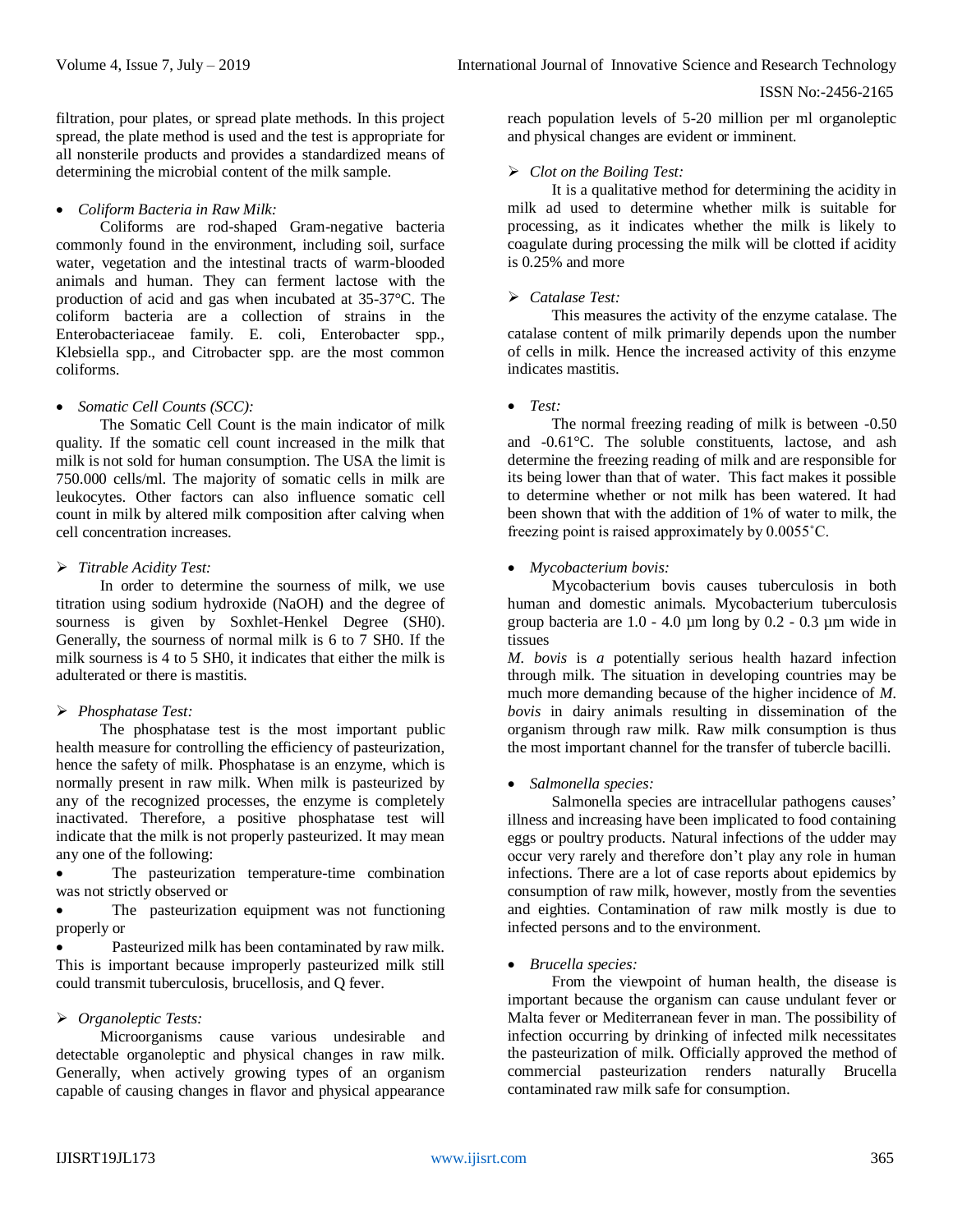## *Escherichia coli:*

It is a bacteria which lives in Human intestine. It is also found in the gut of some animals. Most E. coli are harmless and even help keep the digestive tract healthy. *Escherichia coli* occurred commonly in organisms in milk whenever the methods of production, transportation, handling and sale of milk are unhygienic. That causes a great hazard to public health.

## *Listeria monocytogenes:*

It is an anaerobic bacteria where dairy products have been cited frequently as causes of food poisoning and the industry is now required to go to the extensive expense to ensure the dairy products are free from *Listeria monocytogenes. Listeria monocytogenes* is widespread in nature and frequently gains access to the farm milk supply. This can either be from infected animals or more frequently from the environment in which the milk is produced. It causes a serious public health risk, particularly where the dairy industry usage depends upon raw milk. The risk is due to infection of milk contamination. Consequently in order to prevent contamination early detection of cows with *Listeria mastitis* is required. Good hygienic practice during milking and proper use of normal cleaning routines are adequate to limit the number of *Listeria monocytogenes* in milk as it has no special resistance to the routinely used cleaning material. The organism can grow in milk at refrigeration temperature but it has been now demonstrated that all *Listeria species* are destroyed by pasteurization. Problems with *Listeria species* in milk, therefore, are limited to post-pasteurization contamination.

## *Staphylococcus aureus:*

It is a Gram-positive bacteria. Milk does not get contaminated unless good hygiene practice like control occurs on farms, the milk that is appropriately pasteurized should be taken to prevent contamination and subsequent growth of Staphylococci during the manufacturing process and the finished product. It causes mastitis or skin disease in milkproducing animals or lead to foodborne intoxication in milk

## **II. REVIEW OF LITERATURE**

Milk is the dietary food component of many people adequate intake of calcium from dairy food product reduces the risk of osteoporosis and also increasing bone acquisition during growth (Miller GD). Milk that consists of protein has specific peptides associated with casein and that proteins can outstandingly lower blood pressure in the body. In-home mostly milk is consumed by socio-economic strata where higher income groups consume more pasteurized milk than raw milk which is revealed under a survey of National Health and Nutrition Examination Survey 2006. Dairy products will decrease the risk for diabetes in vulnerable populations (Pippus., 1988) and also high dairy intake in pregnancy will increase on bone health of mothers and her offspring. Milk and milk products play an important role in human nutrition

and the products that are formed are high hygienic quality. Milk is also a suitable substrate for microbial growth and development. The Physico-chemical properties of equine milk which is potential in human nutrition and leads to distribution of the nitrogenous components in the human body by Daniel M. By verifying the possibility of the presence and percentage of maize in the animal diet on the basis of multi‐element (C, N, H, O) isotope ratio investigations of milk give knowledge about the presence of maize in animal diet could be very useful for protecting the consumer who is willing to give additional value to milk using traditional pasture practices (Gianni Colombari., 2008). The compound like Protein, fat, carbohydrate, Ca, P and Fe were present in milk were estimated in samples of the homogenized diets for women (F. C. Aitken). The microbial growth rate depends on the temperature used for pasteurized milk thereafter (Kurwijilla *et al*., 1992). Microbial proteinases helps in storage of raw milk at 4 °C by YvesLe Roux in 1995. Milk contain both pathogenic and nonpathogenic organisms. Pathogenic organisms, which may come directly from the cow's udder, are species of *Staphylococcus*, *Streptococcus*, *Mycobacterium, Brucella, Escherichia*, *Corynebacterium*, etc...The isolation of lactobacillus was classified as high level resistant to streptomycin.

## **III. MATERIALS AND METHODS**

## *Collection of Samples*

A total of 10 samples of milk were collected from for analyzing physiochemical and microbiological criterion of milk. 5 samples of raw milk were collected from a dairy farm and similarly, 5 pasteurized milk samples were collected from different milk vendor store in Hyderabad. These milk samples were analyzed for physical parameters like pH, titratable acidity and specific gravity. Chemical quality of milk was tested by determining the contents of total solids, fat, solids not fat, lactose, protein, and casein in raw as well as in pasteurized milk samples. The physic-chemical properties of raw and pasteurized milk samples were analyzed by the methods mentioned in the previous chapter.

- *Testing of Milk:*
- *A. Chemical Testing*
- *B. Microbiological Analysis.*
- *A. Chemical Testing*

Chemical testing includes platform tests and test for adulteration. The microbiological analysis includes conventional methods and rapid methods. Total plate count and Coliform plate count were done using the method and rapid method using petrifilms. Isolation and identification of bacterial agents were done using various media and biochemical tests were performed.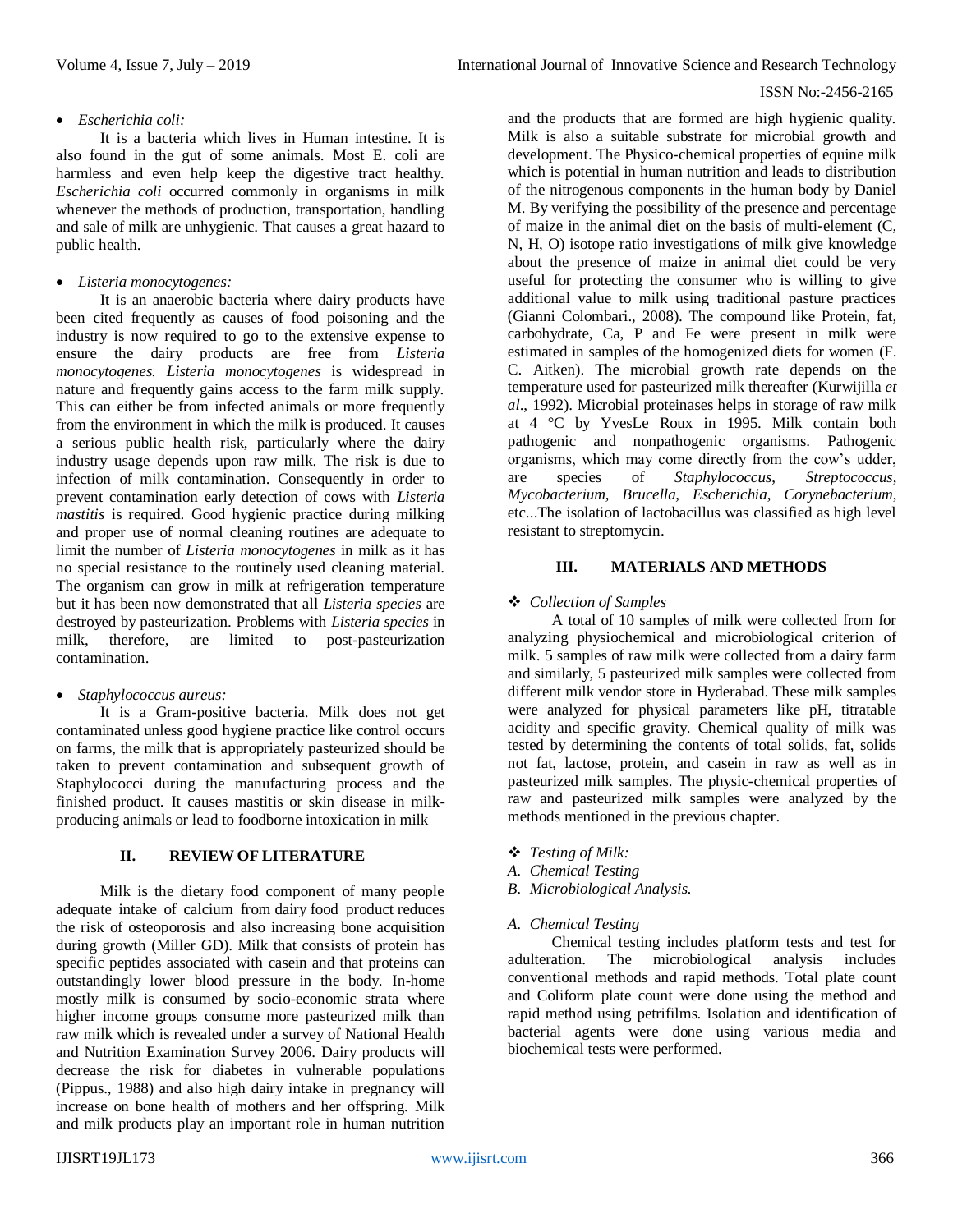#### *COB Test:*

COB test for screening of increased acidity.

## *Principle:*

The heating of milk which contains acidity of more than 0.20% will result in clotting.

## *Procedure:*

Taking of about 2 ml milk in a test tube and boiling on the flame of a spirit lamp up to 4 minutes leads to the formation of clots in the test tube indicates COB positive milk and also the presence of 0.20% of acidity is unacceptable.

## *Acidity Test:*

Acidity Test is for the screening of milk sample.

## *Principle:*

Titrating of milk sample by using the base like a dye, which changes color at a specific pH, is added to the milk by a small amount until the color changes.

## *Procedure:*

Taking 10ml milk in the 10ml conical flask. Titrate against N/10 NaOH using phenolphthalein indicator to check acidity. Complete the titration within 20 seconds. Acidity above 153% is not acceptable.

## *Rosalic Acid Test:*

Rosalic acid test is used for the identification of the presence of neutralizers in milk.

- *Reagent:*
- Rosalic Acid Solution 0.05%
- 60% Ethyl Alcohol Solution 100 ml
- Distilled Water 40 ml
- Rosalic Acid Powder 50 mg

## *Procedure:*

To 2ml rosalic acid solution in a test tube containing 2ml of milk. The milk that contains alkali then develops the color change to rose-red color. The color change indicates the presence of in milk and the formation of flakes indicates disturbed salt balance and pure milk shows only a brownish color.

## *Alcohol Test:*

Alcohol test is done to know the quality of raw milk.

## *Principle:*

Milk that consists of high-level calcium and magnesium compounds will coagulate by adding alcohol.

## *Procedure:*

Take 2 ml milk in a test tube and then adds 2ml 68% alcohol to the test tube. By adding alcohol leads to the formation of flakes that indicates alcohol-positive milk and such milk is rejected.

## *Phosphatase Test:*

Phosphatase test is used for pasteurized milk to check whether the milk is pasteurized are not.

#### *Principle:*

Milk contains Alkaline Phosphatase enzyme which is inactivated by heating at the temperature used for the pasteurization of milk

#### *Procedure:*

Take two sterilized MBR test tube. In the sample, the bottle draws milk sample from the silo. Take 1 ml of milk in each of the two sterilized MBR test tube. One Tube is acted as a control sample and temperature is maintained by heating. To that tubes add 5 ml of Phosphatase dye and mix well. Incubate at 37°C in a water bath, observe the color change for every 10 minutes and finally after two hours.

## *Phosphatase Dye:*

Dissolve 0.15gm of p-nitrophenyl disodium orthophosphate salt in 100ml of buffer solution.

## *Buffer Solution:*

Dissolve 3.5gm of sodium carbonate and 1.5gm of sodium bicarbonate to make 1liter of a solution in distilled water. Keep the buffer solution in a cool place at 4°C or less.

#### *Methylene Blue Reduction Test (MBRT):*

MBRT test is used to test the microbiological quality of raw and pasteurized milk.

#### *Principle:*

The microbiological quality of raw and pasteurized milk is tested by using blue color dye solution is added to the milk and milk get decolorized when the oxygen present in the milk get exhausted due to microbial activity. Decolorizing of milk is observed by microbial activity.

## *Procedure:*

Labeled the test tube according to the requirement. Take 10 ml of milk in a sterilized MBR tube. Add 1 ml of MBR dye. Tighten the test tube mouth with stoppers. Invert the tube to mix the contents and Keep the tubes in the water bath at 37 °C. De-coloration of milk take place. Check the tube for the first 10 minutes and subsequently every hour. For pasteurized milk time should be 5hrs or at least 4 hrs. Whereas for raw milk time is 30 min.

## *Fat & SNF:*

Solids Not Fat (SNF) does not contain milk fat and water. Solids content contains fat protein, lactose, and minerals.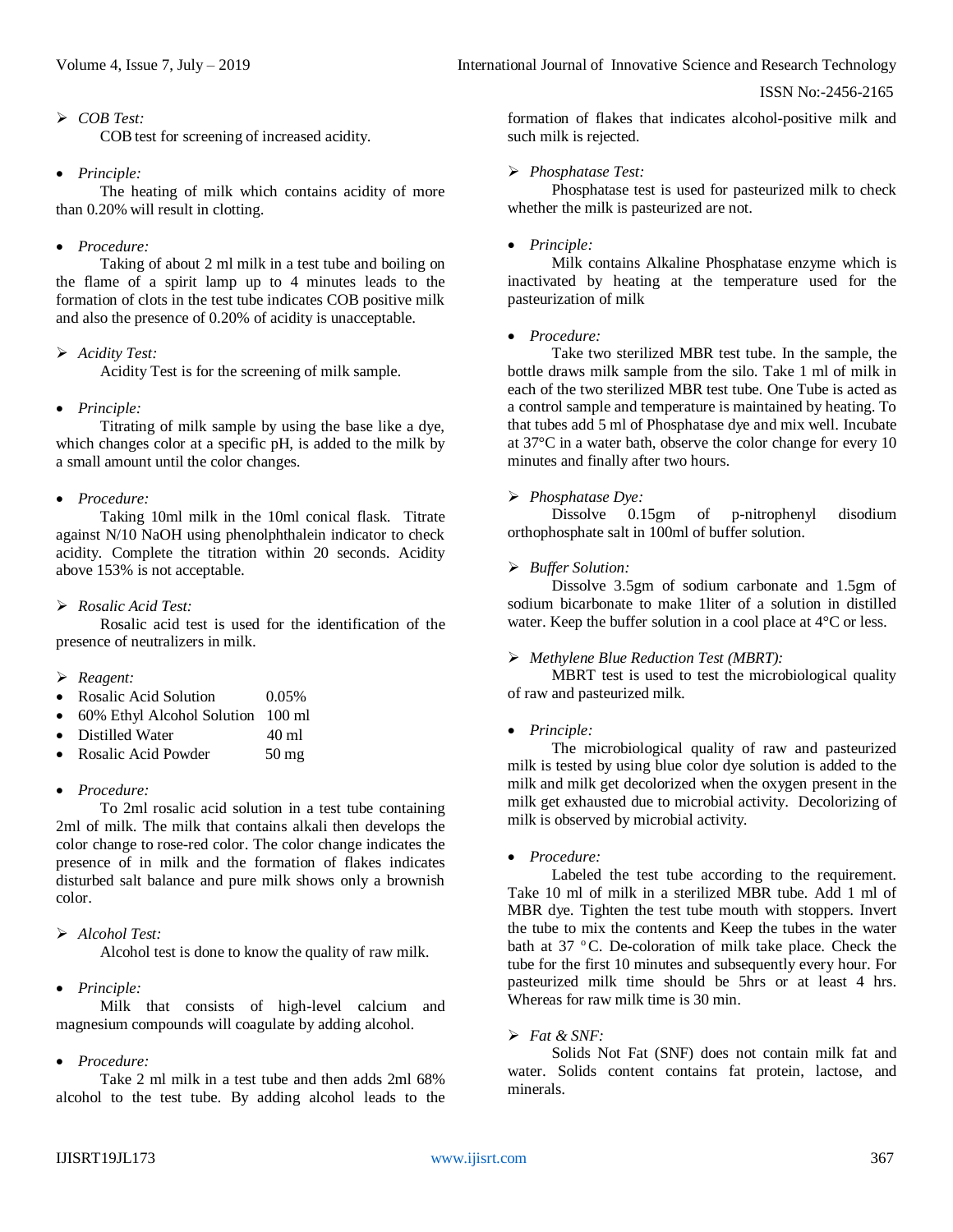### *Procedure:*

Take milk sample of 11ml in the test tube and labeled then accordingly. Add 10ml sulphuric acid in butyrometer and closed with a rubber cork and mix the sample thoroughly and incubate it I water bath at  $65^{\circ}$ C. The sample was centrifuged in Gerber centrifuge machine for 3 to 5min at 1000 rpm. The fat percentage was noted on the butyrometer scale.

## *Lactose:*

Lactose is the naturally occurring sugar supplement found in milk products that can be difficult for some people to digest.

#### *Procedure:*

Take 100 ml volumetric flask to that add 20ml of milk sample ad mix well to that sample add 12ml 10% sodium tungstate and also add 15 ml 2/3 N H2SO4 and make the sample to 100 ml with use of distilled water. Then the sample is get filtered by using the titration method and titration is done with using 25 ml benedict's solution. After titration, the sample changes to white color

## *Protein & Casein Estimate:*

Milk consists of Casein. That present in form of calcium salt and calcium caseinate.

## *Procedure:*

Take 10ml of milk and pipette out into a flask. Label the flask according to that add 4-5 drops of Phenolphthalein indicator used as an indicator for this method. To that sample add 0.4ml of saturated potassium oxalate solution and keep it aside for 4-5 min without disturbing. Milk sample is titrated by using 0.1 N NaOH and for neutralizing add 2ml of neutral formalin and mix well.

## *B. Microbiological Analysis*

In milk microbiological analysis takes place by following method.

- Standard Plate Count (SPC)
- $\triangleright$  Coliform Count
- $\triangleright$  Isolation and identification of Bacterial agents

#### *Standard Plate Count:*

Standard plate count is for estimation of the presence of aerobic bacteria in the raw milk sample. In this method the samples are plated on agar media for 48hrs at  $32 °C$  for bacterial growth and growth of bacteria is in the form of single or clusters colonies ad it is measured in colonies forming units (CFU) units.

*Procedure:*

Serial dilution process takes place for Standard plate count. Take 1 ml of well-mixed milk sample to 9 ml diluents with a phosphate buffer solution. Mix the sample properly. From that sample take 1 ml to add to the second tube which consists of 9ml of phosphate buffer solution, it is the second

dilution. This process is continued for five times that is five dilutions takes place**.** Then take 5 Petri plates for each dilution and label them accordingly. Take 1ml of a diluted sample in each plate respective and the diluted sample is spread over a plate for testing and it cooled in about 45°C and pour 10 ml of this medium into the Petri dishes. Mix the agar by rotating the plate. Allow the agar to set at 37°C for 48 hours. At the end of 48 hours remove the plate from the incubator and count the colonies.

## *Media Used For Isolation Bacteria*

## o *Mac Conkey - 500g*

MacConkey agar is a selective media used for the isolation of gram-negative Enterobacteriaceae.

- o *Composition (g/l):*
- $\checkmark$  Peptone from casein 17.0
- $\checkmark$  Peptone From Meat 3.0
- $\checkmark$  Sodium Chloride 5.0
- $\times$  Lactose Monohydrate 10.0
- $\checkmark$  Bile Salt Mixture 1.5
- $\checkmark$  Neutral Red 0.031
- $\checkmark$  Crystal Violet 0.001
- $\checkmark$  Agar 13.5.
- Distilled Water Add To Make 1 Liter

## o *Preparation:*

Take 50g of the dehydrated medium in 1 liter of distilled water and heating it in boiling water bath will dissolve the medium completely and autoclave 15 minutes at 121˚C for Sterilization and the cool at 45-50°C.

- *Nutrient Agar - 500g* Nutrient agar media for bacterial growth
- o *Composition (g/l):*
- Agar 1.5%
- $\checkmark$  NaCl 0.5%
- $\checkmark$  yeast extract 2.0
- $\checkmark$  Peptone 5.0
- $\checkmark$  Distilled water
- o *Preparation:*

Suspend 28 g of nutrient agar powder in 1 liter of distilled water. Heat the mixture for the complete dissolving of the mixture. Autoclave the dissolved mixture for sterilization at 121˚C for 15 minutes. The cool the mixture.

*Tests for Enzymes:*

## *Catalase Test:*

The enzyme catalase which breakdown the hydrogen peroxide into oxygen and water. Bubbles occur when a breakdown of hydrogen peroxide. Formation of bubbles leads to the presence of catalase enzyme. The culture should not be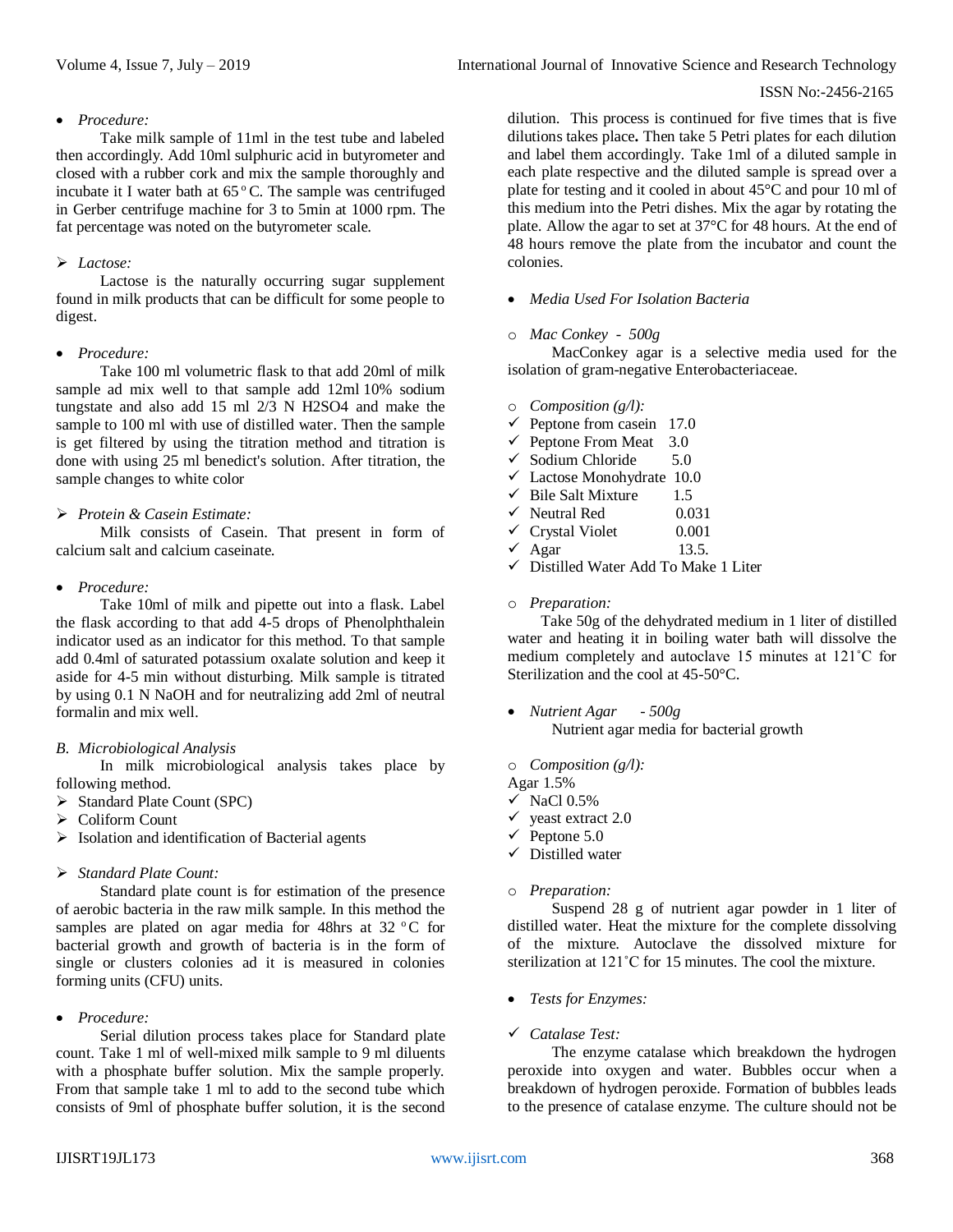more than 24 hours old. The production of gas bubbles indicates a positive reaction. It occurs almost immediately.

## *Oxidase Test:*

This test depends on the presence of oxidases in the bacteria that will catalyze the transport of electrons between electrons donors in the bacteria and a redox dye tetramethylp-phenylenediamine. The dye is reduced to a deep purple color. The dye is used for screening species of *Neisseria, Moraxella, Campylobacter, and Pasteurella (oxidase positive).* 

## *Coliform Count Plate (CC).*

The CC plate counts for the identification and growth of the members of the family Enterobacteriaceae which ferment lactose to produce gas. E. coli Count plates contain violet red bile nutrients and a cold-water-soluble gelling agent. Organisms which ferment lactose to produce gas will have gas bubbles trapped in the gel next to the colonies. The bile salts in the medium select for the family Enterobacteriaceae and the TTC indicator assists in visualizing the colony. Incubation is at 37degrees for 24 hours. Count all colonies which appear red and which are associated with gas bubbles as confirmed coliforms.

## **IV. RESULTS AND DISCUSSION**

The result of physic-chemical tests conducted in raw milk and pasteurized milk sample is given in tables

## *A. Physical Quality Of Milk:*

Mean pH of raw milk obtained from the dairy farm was 6.65 and pasteurized milk obtained from various was 7.18 and both were within the normal range. The titratable acidity of

raw milk (0.14) was greater than pasteurized milk (0.12%). The results of titrable acidity and pH values of milk in the present study are not correlating to each other. The reason could be attributed to the addition of water, ice or chemical preservative in pure raw milk to extend its shelf life. Raw milk showed the highest specific gravity (1.31), while the specific gravity of milk obtained from other agencies was lower (1.28). These results suggest the water adulteration in milk from these agencies.

| Source of milk   | pΗ   | Acidity | Specific gravity |
|------------------|------|---------|------------------|
| Raw milk         | 6.65 | 0.14    | 1 031            |
| Pasteurized milk | 7.18 | 0.12    | 128              |

Table 1:- Mean Values of Various Physical Parameters in Raw and Pasteurized Milk

## *B. Chemical Quality Of Milk:*

Total solids of raw milk in the present study averaged 16.3% when as total solids content of milk collected from different agencies averaged from 13.45% which is lower than that of raw milk solids not fat (SNF) content of raw milk obtained from dairy farm averaged 9.79% whereas pasteurized milk had an average of 8.25% SNF. The fat content of raw milk had a mean value of 6.57% whereas that of pasteurized milk had a lesser mean value of 5.20 %. The average protein content of raw milk obtained from the dairy farm was 4.35% which was greater than the protein content of pasteurized milk. Similarly casein content and lactose content of raw milk had a mean value of 3.56% and 4.53% respectively. However in comparison, the casein and lactose content in pasteurized milk had lesser values of 2.70% & 3.65% respectively

| Source of milk   |       |      |      |      |      | Total Solids %   SNF %   Fat Content %   Protein Content %   Casein Content %   Lactose Content % |
|------------------|-------|------|------|------|------|---------------------------------------------------------------------------------------------------|
| Raw milk         | 16.30 | 0.70 |      |      | 3.56 | 4.53                                                                                              |
| Pasteurized milk | 13.45 |      | 5.20 | 3.85 | 2.70 | 3.65                                                                                              |

## *C. Microbiological Analysis*

| <b>Source of milk</b> | phosphatase | MBRT          | TPC (CFU/ml)         | Coliform count (CFU/ml) |
|-----------------------|-------------|---------------|----------------------|-------------------------|
| Raw milk              | $+ve$       | $\leq$ 2 hrs. | 1.5x10 <sup>8</sup>  | 2.8x10 <sup>4</sup>     |
|                       |             |               | (8.17)               | (4.44)                  |
| Pasteurized milk      | -ve         | $\geq$ 6hrs   | $1.25 \times 10^{7}$ | 190                     |
|                       |             |               | (7.09)               | (2.27)                  |

Table 3:- Result of Quality Testing of Milk

Log <sup>10</sup> values of the total plate and coliform count Based on the results of MBRT and phosphatase tests given in

the table, raw milk was found to be of poor quality. Whereas pasteurized milk was of good quality.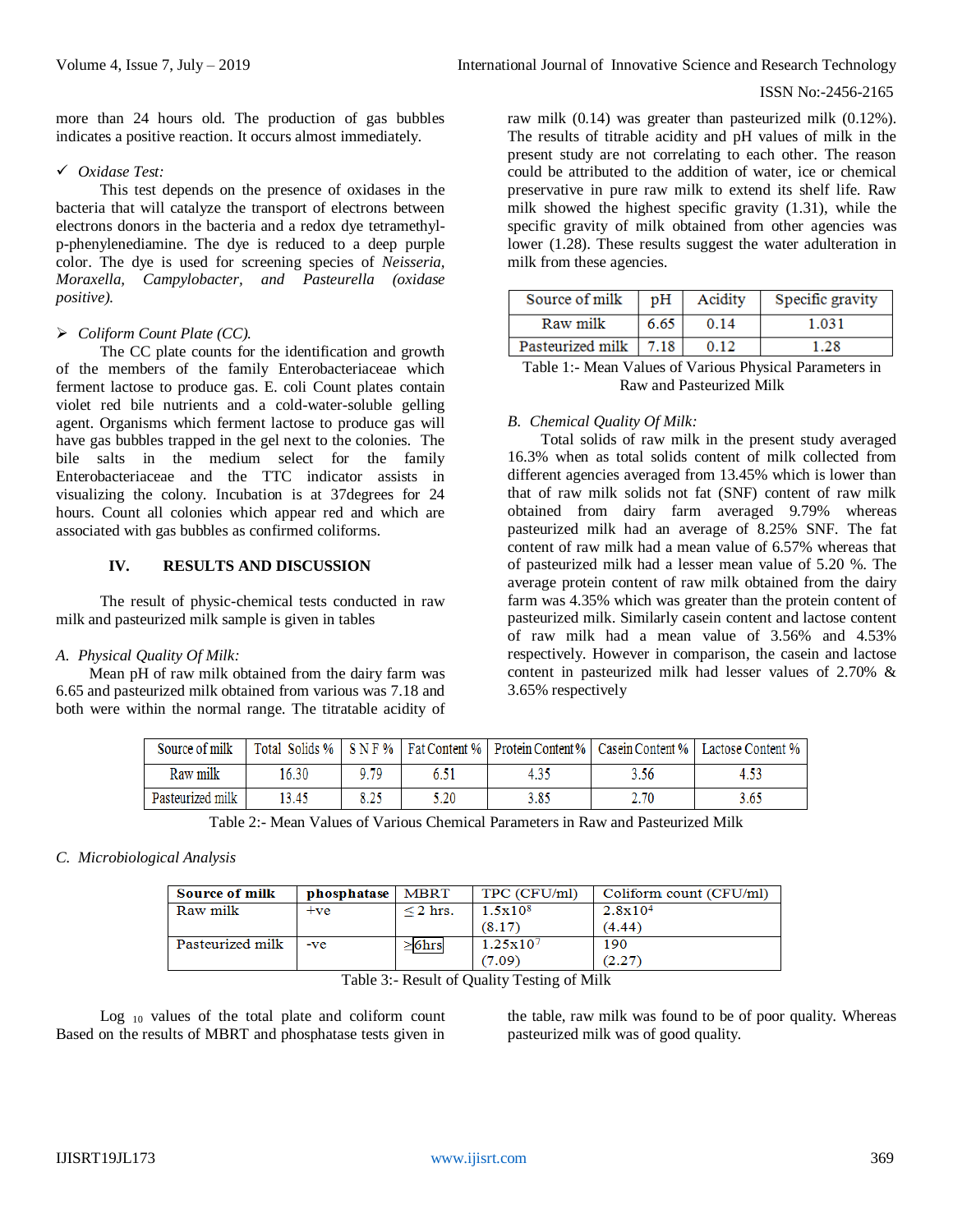

Fig 1:- MBRT Test Results of Raw and Pasteurized Milk

Raw milk showed color change within 2 hours whereas pasteurized milk was stable without any color change for greater than two hours indicating that the huge presence of micro-organisms in raw milk.

 *Phosphatase Test Results of Raw and Pasteurized Milk Samples*



## *Result:*

The response of raw milk was positive in raw milk indicating the presence of micro-organisms which degraded the dye within half-an-hour and pasteurized milk sample showed negative results by remaining stable for greater than two hours having no color change.

*Total Plate Count*



Depicts the mean values for total aerobic plate count of raw and pasteurized milk. The mean values for total aerobic and coliform counts were considerably increased in raw milk when compared to pasteurized milk

*Coliform Count by VRB (Violet Red Bile Agar) Media:*



Fig 4:- Pasteurized Milk Sample



Fig 5:- Raw milk sample:

## *Result:*

In the case of the coliform count, raw milk samples had  $counts > 2.8x10<sup>4</sup>(4.44)CFU/ml which is higher than the given$ international standard set for the acceptable coliform count. Whereas, pasteurized milk samples had counts of 190 (2.27)CFU/ml.

*Coliform Activity by BGBB Broth:*



Fig 6:- Brilliant Green Bile Broth

## *Result:*

Raw milk sample showed the presence of microbes by gas production, as a result, the Durham tube moved upwards whereas pasteurized milk showed nill gas production, as a result, Durham tube remained in the bottom of the tube indicating the absence of micro-organisms.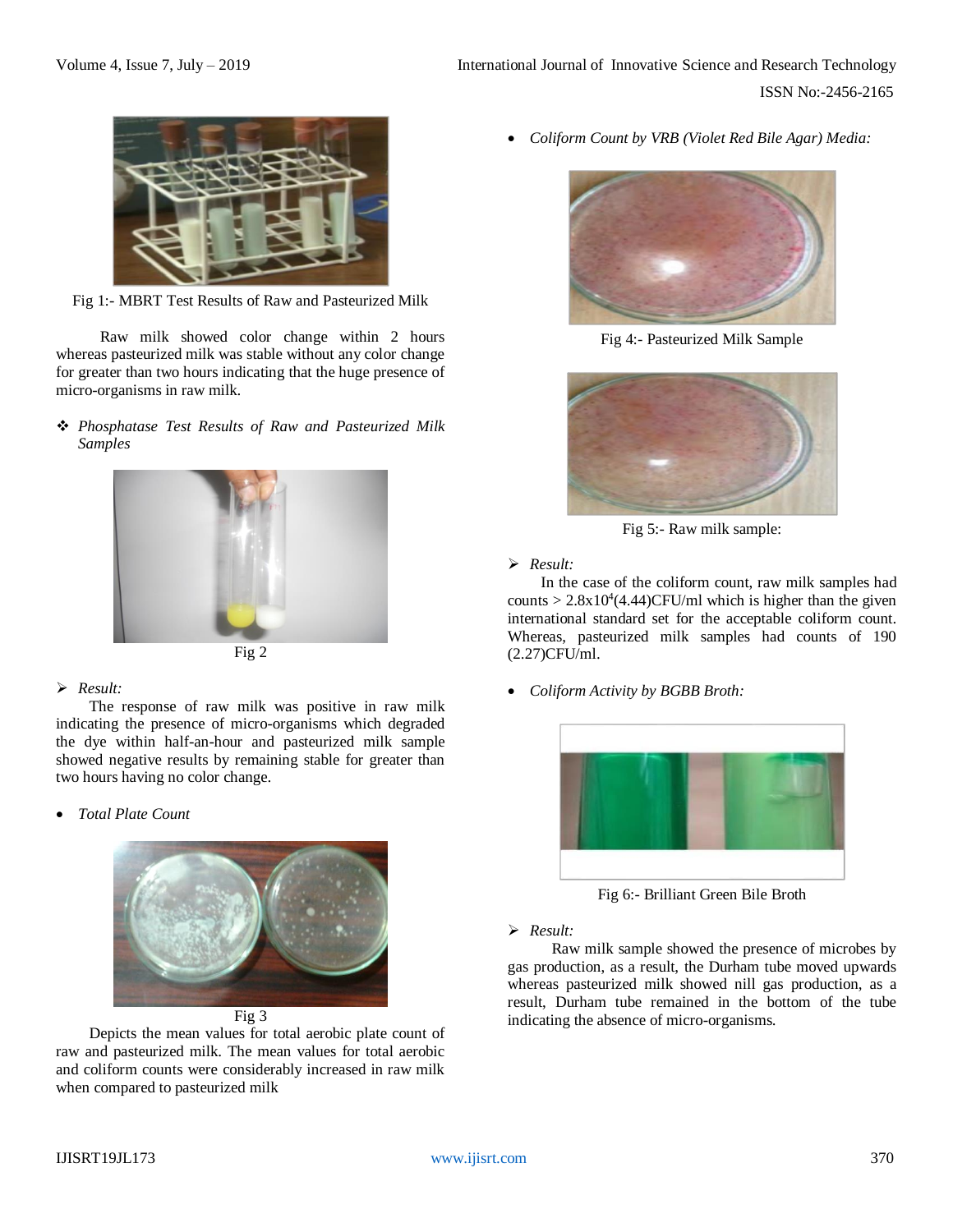

Fig 7:- Total Plate and Coliform Count in Raw And Pasteurized Milk

## *D. Isolation And Identification Of Bacterial Species*

| Gram staining | Morphology | Catalase | Coagulase | Sugar fermentation |         |           |  |
|---------------|------------|----------|-----------|--------------------|---------|-----------|--|
|               |            |          |           | Mannitol           | Maltose | Trehalose |  |
| $Gram +ve$    | Cocci      |          |           |                    |         |           |  |

| Table 4:- Differential tests used for Staphylococcus sp. |  |  |  |  |  |  |  |  |
|----------------------------------------------------------|--|--|--|--|--|--|--|--|
|----------------------------------------------------------|--|--|--|--|--|--|--|--|



Fig 8:- Differential tests used for lactic acid bacteria

| <b>Gram Staining</b> |                 |          | Sugar fermentation |         |                |          |  |                     |          |
|----------------------|-----------------|----------|--------------------|---------|----------------|----------|--|---------------------|----------|
|                      | Morphology      | Catalase | <b>Sucrose</b>     | Maltose | <b>Lactose</b> | Mannitol |  | Glucose   Galactose | Fructose |
|                      | Spherical short |          |                    |         |                |          |  |                     |          |
| $+ve$                | chains          |          |                    |         |                |          |  |                     |          |
| $+ve$                | rods            | $\sim$   |                    |         |                | $\sim$   |  |                     |          |

Table 5:- Differential Tests Used For *Bacillus Sp*



Fig 9

*Result:* 

| Gram staining | Morphology | Citrate | Voges-Proskauer | Arabinose | Mannitol |
|---------------|------------|---------|-----------------|-----------|----------|
|               | rods       |         |                 |           |          |

Table 6:- *Bacillus species* showed negative results for the Voges-Proskauer test

| Gram staining |            |          | Sugar fermentation |         |                          |           |  |  |
|---------------|------------|----------|--------------------|---------|--------------------------|-----------|--|--|
|               | Morphology | Catalase | Glucose            | Lactose | Maltose                  | Trehalose |  |  |
|               |            |          |                    |         |                          |           |  |  |
| +ve           | rod        |          |                    |         | $\overline{\phantom{a}}$ |           |  |  |

Table 7:- Differential tests for *corynebacterium sp*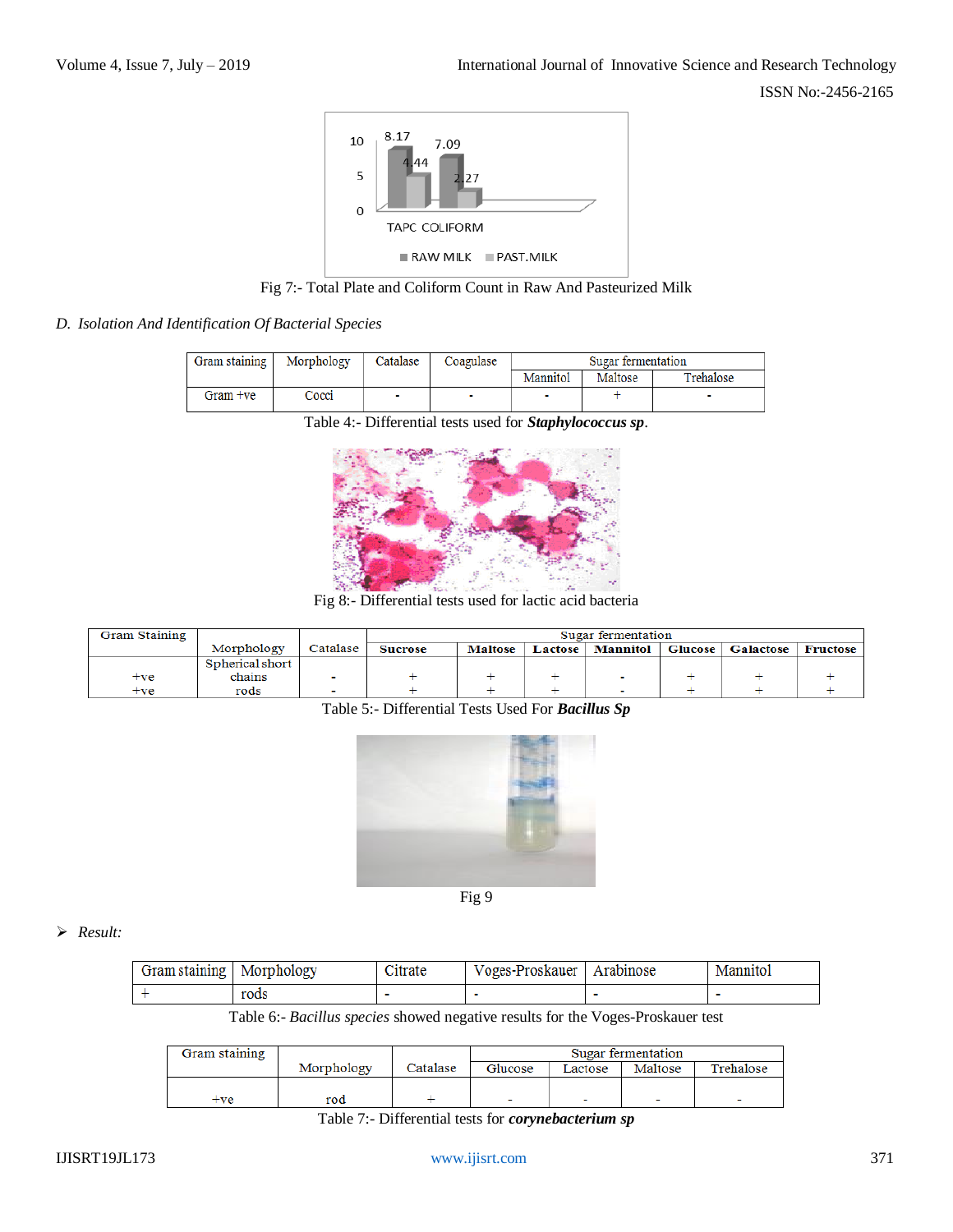

Fig 10

## *Observation:*

After 48 hours of incubation when four drops of hydrogen peroxide were added to the slants slow appearance of gas bubbles was observed. This is an indication of a positive test. Hence *corynebacterium sp*ares positive for catalase.



Fig 11:- Differential tests used for *Actinomycetes Sp*

## *Result:*

After 24 hours of incubation it was observed that there is a change in the medium color to blue. From the above observation, it is said PNP degrading organism to this positive for citrate utilization test.

| Bacteria isolated                   | Number of isolates % |                         |  |  |  |  |
|-------------------------------------|----------------------|-------------------------|--|--|--|--|
|                                     | <b>Raw milk</b>      | <b>Pasteurized milk</b> |  |  |  |  |
| Streptococcus lactis                | 40                   | 19                      |  |  |  |  |
| Lactobacillus                       | 36                   | 12                      |  |  |  |  |
| acidophilus                         |                      |                         |  |  |  |  |
| <b>Bacillus</b><br>steariothermicus | 5                    | 5                       |  |  |  |  |
| Cornyn bacterium<br>freundi         | 6                    |                         |  |  |  |  |
| Actinomycetes<br>pyrogera           | 9                    |                         |  |  |  |  |
| Staphylococcus epider<br>minus      | 40                   | 20                      |  |  |  |  |
|                                     |                      |                         |  |  |  |  |

Table 8:- Bacterial isolates from raw & pasteurized milk samples



Fig 12:- Bacterial isolates from raw & Pasteurized Milk Samples

| <b>Source of milk</b>   |   | Rosalic acid   Hydrogen peroxide   Formamide |                          | Cane<br>sugar            | Starch | <b>Glucose</b>           | Urea | Added<br>water |
|-------------------------|---|----------------------------------------------|--------------------------|--------------------------|--------|--------------------------|------|----------------|
| Raw milk                | - | -                                            | $\overline{\phantom{a}}$ | $\overline{\phantom{a}}$ | -      | -                        |      |                |
| <b>Pasteurized milk</b> | - | -                                            | $\overline{\phantom{a}}$ |                          | -      | $\overline{\phantom{a}}$ | -    | -              |
|                         |   |                                              |                          |                          |        |                          |      |                |

Table 9:- Result of Adulteration tests



Fig 13

# *Result:*

The results of tests for milk adulteration in raw and pasteurized milk are given in the table. The results indicate that no adulterants were added to pasteurized milk. However, cane sugar was found in pasteurized milk samples.

*E. Coliform Count:* 



Fig 14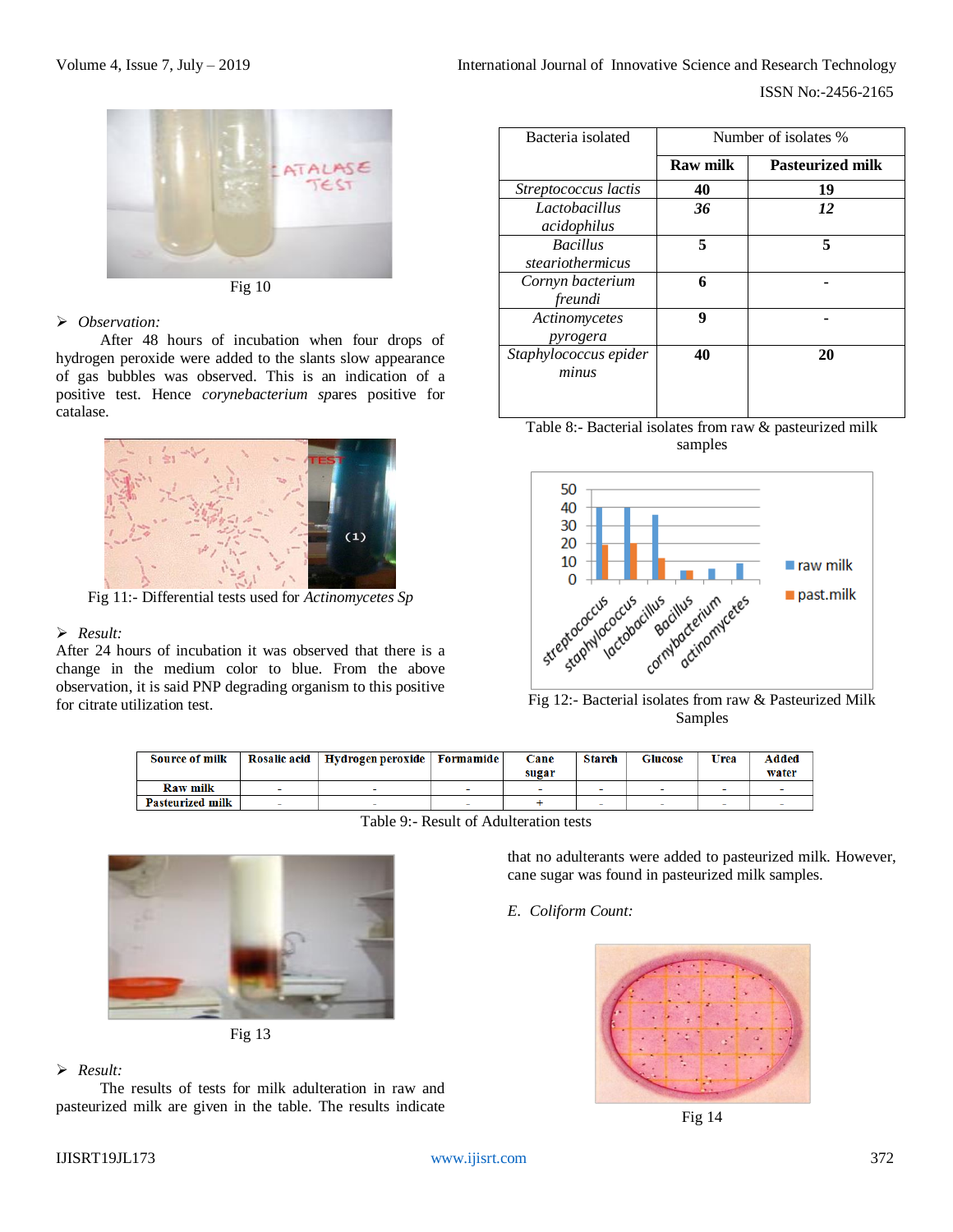## *Result:*

Total coliform count in raw milk was found to be 2.4 \*10ˆ4/mg/ml indicating the presence of coliforms.

*Coliform Count In Pasteurised Milk Sample*



## *Result:*

Coliform count in pasteurized milk sample was very less in the range of 150 /mg/ml proving its quality.

*coli count in raw milk:*





## *Result:*

E.coli count in raw milk was found to be 3\*10ˆ4 mg/ml, this result inferred that raw milk is highly contaminated with microbes especially coliforms and e.coli.

*E.coli count in pasteurized milk sample:*



Fig 17

## *Result:*

Pasteurised milk sample showed the presence of very few e.coli in the range of 32 /mg/ml

## **REFERENCES**

- [1]. Desukumar, K. (1982): Outline of Dairy Technology. 1st ed., Oxford University Press, Bombay, Calcutta, Madras, India.
- [2]. B. Ribadeau-Dumasr (1988): Milk protein analysis, Frace.
- [3]. Ballin NZ: Estimation of whey protein in casein coprecipitate and milk powder by high-performance liquid chromatography quantification of cysteine. Department of Food Chemistry, Regional Veterinary, and Food Control Authority, Danish Veterinary and Food Administration, Soendervang 4, DK-4100 Ringsted, Denmark.
- [4]. P.S.Kindstedt: Estimation of Casein from Total Protein in Commingled Milk Department of Animal Sciences, Agricultural Experiment Station, University of Vermont, Burlington 05405
- [5]. Apurva H. Chaudhary: Standardization of Fat: SNF ratio of milk and addition of sprouted wheat fada (semolina) for the manufacture of halvasan Department of Dairy Technology, Sheth M.C. College of Dairy Science, Anand Agricultural University, Anand, 388 110 Gujarat India.
- [6]. A.A.Damir(1990): Acidity, microbial, organic and free amino acids development during fermentation of skimmed milk, Kishk Food Industries Department, Faculty of Agriculture, University of Alexandria, Alexandria, Egypt.
- [7]. PatriciaGuinot-Thomas: Study of proteolysis during storage of raw milk at 4 °C: Effect of plasmin and microbial proteinases Universite de Nancy I, Institut Universitaire de Technologie, Departement de Biologie Appliquée, Le Montet, 54 600 Villers-les-Nancy, France.
- [8]. Huth PJ: Major scientific advances with dairy foods in nutrition and health. National Dairy Council, Rosemont, IL 60018-5616, USA.
- [9]. Ryan Pandya: Milk without the moo, Ryan Pandya is founder and CEO of biotech start-up Muufri, which aims to produce cow-free milk. He has a degree in chemical and biological engineering from Tufts University
- [10]. Ashenafi, M. and Beyene, F. (1994): Microbial load, microflora, and keeping quality of raw and pasteurized milk from a Dairy Farm. *Bull.Anim. Hlth. Prod. Afr,* 42, 55-59.
- [11]. Bonfoh, B., Wasem, A., Traore, A.N., Fane, A., Spillmann, H. C., Simbe, C., Alfaroukh, I.O., Nicolet, J., Farah, Z. and Zinsstag, J. (2003): Microbiological quality of cows' milk taken at different intervals from the udder to the selling point in Bamako (Mali) *Food Control* **14**, 495-500